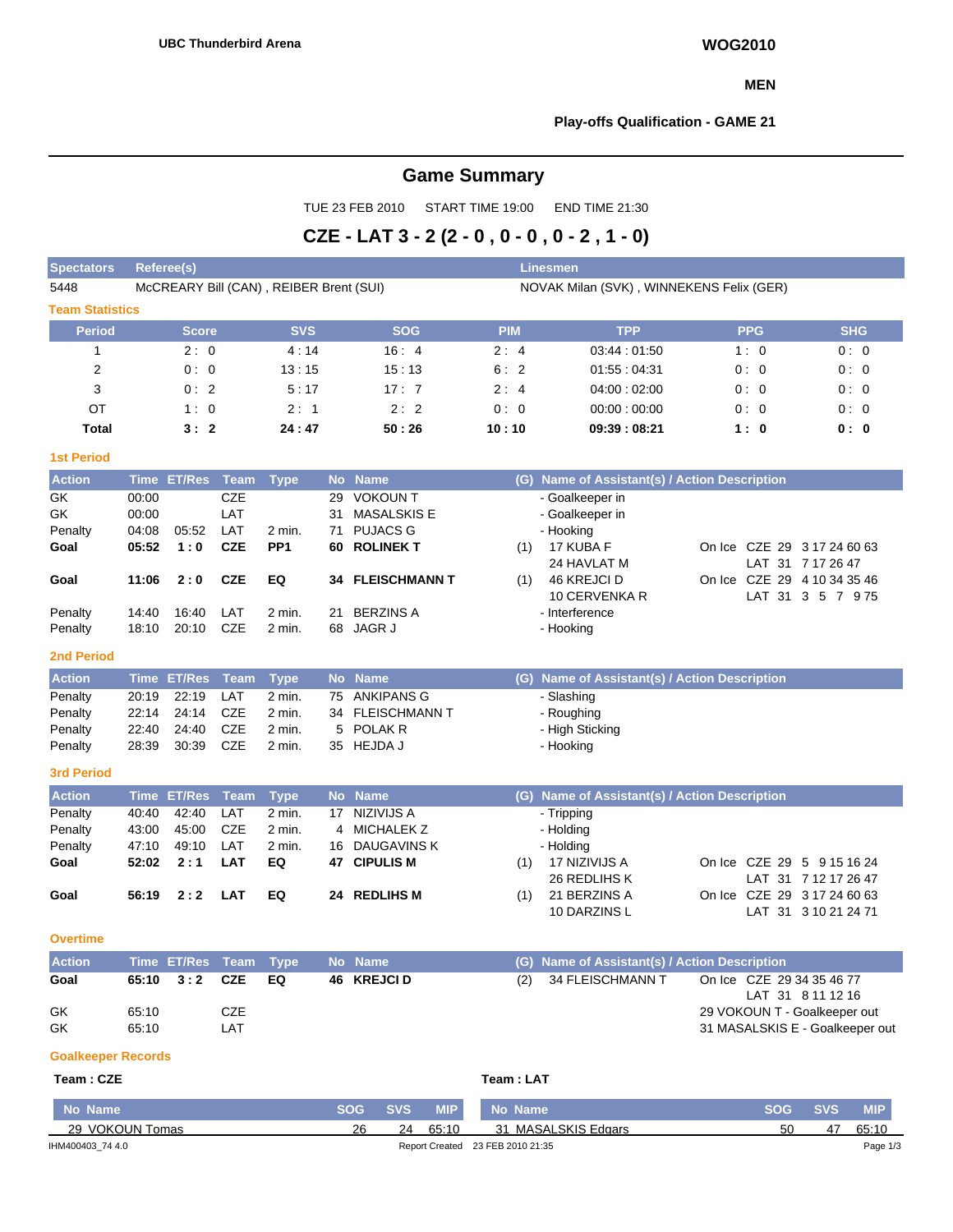#### **MEN**

## **Play-offs Qualification - GAME 21**

1 MUSTUKOVS Ervins (EG) 30 NAUMOVS Sergejs

31 PAVELEC Ondrej 33 STEPANEK Jakub (EG)

#### **Game Statistics**

|                 | Team: CZE (RED)          |   |          |              |                |                | <b>Shots on Goal</b> |          |             |          |      |                |      | Time on Ice |               |            |            |
|-----------------|--------------------------|---|----------|--------------|----------------|----------------|----------------------|----------|-------------|----------|------|----------------|------|-------------|---------------|------------|------------|
| No Pos Name     |                          | G |          | <b>A PIM</b> |                | $\overline{2}$ |                      |          | 3 OT TS +/- |          |      | $\overline{2}$ | 3    |             | OT TOT        | <b>SHF</b> | <b>AVG</b> |
| 3 D             | <b>ZIDLICKY Marek</b>    | 0 | $\Omega$ | $\Omega$     | 1              |                | 1                    | 0        | 3           | $-1$     | 5:03 | 5:07           | 6:44 |             | 1:47 18:41    | 25         | 0:44       |
| 14 F            | <b>PLEKANEC Tomas</b>    | 0 | 0        | 0            | 2              |                | 2                    | 0        | 5           | 0        | 7:33 | 6:14           | 7:45 |             | 1:10 22:42    | 25         | 0:54       |
| 17 D            | <b>KUBA Filip</b>        | 0 | 1        | 0            | $\Omega$       | $\Omega$       | $\Omega$             | 0        | 0           | -1       | 6:12 | 5:46           | 8:12 |             | 1:05 21:15    | 28         | 0:45       |
| 26 F            | ELIAS Patrik +C          | 0 | 0        | 0            | 0              | 0              | 2                    | 0        | 2           | 0        | 6:40 | 6:01           | 7:31 |             | 0:54 21:06    | 24         | 0:52       |
| 91 F            | <b>ERAT Martin</b>       | 0 | 0        | 0            |                |                | 0                    | 0        | 2           | $\Omega$ | 5:22 | 6:20           | 6:50 |             | 0:43 19:15    | 20         | 0:57       |
| 5 D             | POLAK Roman              | 0 | 0        | 2            |                | 0              | 0                    | 0        |             | -1       | 4:28 | 4:55           | 6:04 |             | 1:17 16:44    | 19         | 0:52       |
| 9 F             | <b>MICHALEK Milan</b>    | 0 | 0        | 0            | 2              | $\Omega$       | 2                    | 0        | 4           | -1       | 5:58 | 5:09           | 5:06 |             | 1:47 18:00    | 18         | 1:00       |
| 15 <sub>D</sub> | KABERLE Tomas +A         | 0 | 0        | 0            | $\mathbf 0$    | 1              | 0                    | 0        | 1           | -1       | 5:24 | 5:38           | 6:36 |             | 2:21 19:59    | 23         | 0:52       |
| 16 F            | <b>CAJANEK Petr</b>      | 0 | 0        | 0            | $\overline{2}$ | 1              | $\overline{2}$       | 0        | 5           | -1       | 5:01 | 5:03           | 4:30 |             | 0:40 15:14    | 19         | 0:48       |
| 68 F            | JAGR Jaromir +A          | 0 | 0        | 2            | $\Omega$       | $\Omega$       | $\Omega$             | 0        | 0           | 0        | 5:11 | 0:52           | 0:00 |             | $0:00$ $6:03$ | 7          | 0:51       |
| 10F             | <b>CERVENKA Roman</b>    | 0 | 1        | 0            |                | 0              | 0                    | 0        |             | $+1$     | 1:34 | 4:04           | 6:03 |             | $0:00$ 11:41  | 13         | 0:53       |
| 34 F            | <b>FLEISCHMANN Tomas</b> | 1 | 1        | 2            | 1              | 2              | 1                    | 0        | 4           | $+2$     | 3:32 | 4:05           | 6:03 |             | 0:50 14:30    | 21         | 0.41       |
| 35 D            | <b>HEJDA Jan</b>         | 0 | 0        | 2            | 0              | $\Omega$       | 1                    | 0        | 1           | $+2$     | 5:31 | 5:25           | 6:27 |             | 2:33 19:56    | 24         | 0:49       |
| 46 F            | <b>KREJCI David</b>      | 1 | 1        | $\Omega$     | 1              | 2              | 2                    | 2        | 7           | $+2$     | 3:49 | 5:22           | 5:25 |             | 1:07 15:43    | 19         | 0:49       |
| 77 D            | <b>KUBINA Pavel</b>      | 0 | 0        | 0            | $\mathbf 0$    | 0              | 1                    | $\Omega$ | 1           | $+1$     | 4:17 | 3:26           | 4:42 |             | 0:54 13:19    | 19         | 0:42       |
| 4 D             | MICHALEK Zbynek          | 0 | 0        | 2            | 0              | 0              | 0                    | 0        | 0           | $+1$     | 4:41 | 3:03           | 0:24 | 0:00        | 8:08          | 10         | 0:48       |
| 24 F            | <b>HAVLAT Martin</b>     | 0 | 1        | 0            | 1              | 3              | $\Omega$             | 0        | 4           | $-2$     | 4:52 | 3:15           | 6:21 |             | 1:45 16:13    | 18         | 0:54       |
| 44 D            | <b>BLATAK Miroslav</b>   | 0 | 0        | 0            |                | 1              | 0                    | 0        | 2           | 0        | 4:02 | 5:25           | 1:19 |             | 0:00 10:46    | 11         | 0:58       |
| 60 F            | <b>ROLINEK Tomas</b>     | 1 | 0        | 0            |                | 2              | 0                    | 0        | 3           | -1       | 4:40 | 3:43           | 2:31 |             | 0:00 10:54    | 15         | 0.43       |
| 63 F            | <b>VASICEK Josef</b>     | 0 | 0        | $\Omega$     |                | $\Omega$       | 3                    | $\Omega$ | 4           | -1       | 5:03 | 4:16           | 2:36 |             | 0:00 11:55    | 15         | 0:47       |
| 29 GK           | <b>VOKOUN Tomas</b>      | 0 | 0        | 0            | 0              | 0              | 0                    | 0        | 0           |          |      |                |      |             |               |            |            |
| 31 GK           | <b>PAVELEC Ondrej</b>    | 0 | 0        | 0            | 0              | 0              | 0                    | 0        | 0           |          |      |                |      |             |               |            |            |
| 33 GK           | <b>STEPANEK Jakub</b>    | 0 | 0        | 0            | 0              | 0              | $\Omega$             | $\Omega$ | $\Omega$    |          |      |                |      |             |               |            |            |
| <b>Total</b>    |                          | 3 | 5        | 10           | 16             | 15             | 17                   | 2        | 50          |          |      |                |      |             |               |            |            |

#### **Head Coach :** RUZICKA Vladimir

# **Team : LAT (WHT)**

|             |                          | <b>Shots on Goal</b> |             |              |              |                |          |                 | Time on Ice |          |      |                |      |      |            |         |      |
|-------------|--------------------------|----------------------|-------------|--------------|--------------|----------------|----------|-----------------|-------------|----------|------|----------------|------|------|------------|---------|------|
| No Pos Name |                          | G.                   | <b>APIM</b> |              |              | $\overline{2}$ |          | $3$ OT TS $+/-$ |             |          |      | $\overline{2}$ | 3    |      | OT TOT     | SHF AVG |      |
| 5 F         | <b>SPRUKTS Janis</b>     | 0                    | 0           | <sup>0</sup> |              |                |          | $\Omega$        | 2           | -1       | 5:08 | 7:15           | 6:38 |      | 1:02 20:03 | 30      | 0:40 |
| 7 D         | SKRASTINS Karlis +C      | $\Omega$             | $\Omega$    | 0            | $\Omega$     | 0              | $\Omega$ | $\Omega$        | 0           | $\Omega$ | 8:11 | 6:17           | 6:27 |      | 1:31 22:26 | 32      | 0:42 |
| 9 F         | <b>KARSUMS Martins</b>   | $\Omega$             | $\Omega$    | 0            |              |                | 0        | $\Omega$        |             | $-1$     | 4:52 | 6:22           | 6:36 |      | 1:02 18:52 | 26      | 0.43 |
| 26 D        | <b>REDLIHS Krisjanis</b> | $\Omega$             |             | 0            | <sup>0</sup> | $\Omega$       | $\Omega$ |                 | 1           | $+1$     | 7:55 | 4.59           | 7:19 |      | 1:44 21:57 | 30      | 0.43 |
| 75 F        | <b>ANKIPANS Girts</b>    | $\Omega$             | $\Omega$    | 2            |              |                | 0        | $\Omega$        |             | $-1$     | 5:12 | 4:58           | 4:45 | 0:00 | 14:55      | 19      | 0:47 |
| 3 D         | <b>REKIS Arvids</b>      | $\Omega$             | $\Omega$    | 0            | 0            |                | $\Omega$ | $\Omega$        |             | 0        | 5:56 | 7:20           | 5:43 |      | 1:49 20:48 | 26      | 0:48 |
| 12F         | VASILJEVS Herberts +A    | 0                    | $\Omega$    | 0            |              |                |          | $\Omega$        | 2           | $\Omega$ | 5:30 | 5:53           | 6:47 |      | 0:46 18:56 | 25      | 0:45 |
| 17F         | NIZIVIJS Aleksandrs +A   | $\Omega$             |             | 2            | $\Omega$     |                | $\Omega$ | $\Omega$        | 1           | $+1$     | 4:58 | 7:38           | 5:07 |      | 1:57 19:40 | 24      | 0:49 |
| 47 F        | <b>CIPULIS Martins</b>   |                      | $\Omega$    | 0            |              |                |          | $\Omega$        | 3           | $+1$     | 4:32 | 7:16           | 5:47 |      | 1:57 19:32 | 22      | 0.53 |
| 71 D        | <b>PUJACS Georgijs</b>   | $\Omega$             | $\Omega$    | 2            | $\Omega$     |                | $\Omega$ | $\Omega$        | 1           | $+1$     | 6:44 | 8:43           | 8:52 |      | 1:53 26:12 | 31      | 0:50 |
| 8 D         | <b>BARTULIS Oskars</b>   | $\Omega$             | $\Omega$    | <sup>o</sup> | $\Omega$     | $\Omega$       | $\Omega$ | $\Omega$        | 0           | $-1$     | 5:48 | 7:51           | 7:04 |      | 1:35 22:18 | 29      | 0:46 |
| 10 F        | <b>DARZINS Lauris</b>    | $\Omega$             |             | O.           |              |                | $\Omega$ | $\Omega$        | 3           | $+1$     | 4:01 | 4:36           | 3:56 |      | 1:23 13:56 | 20      | 0:41 |